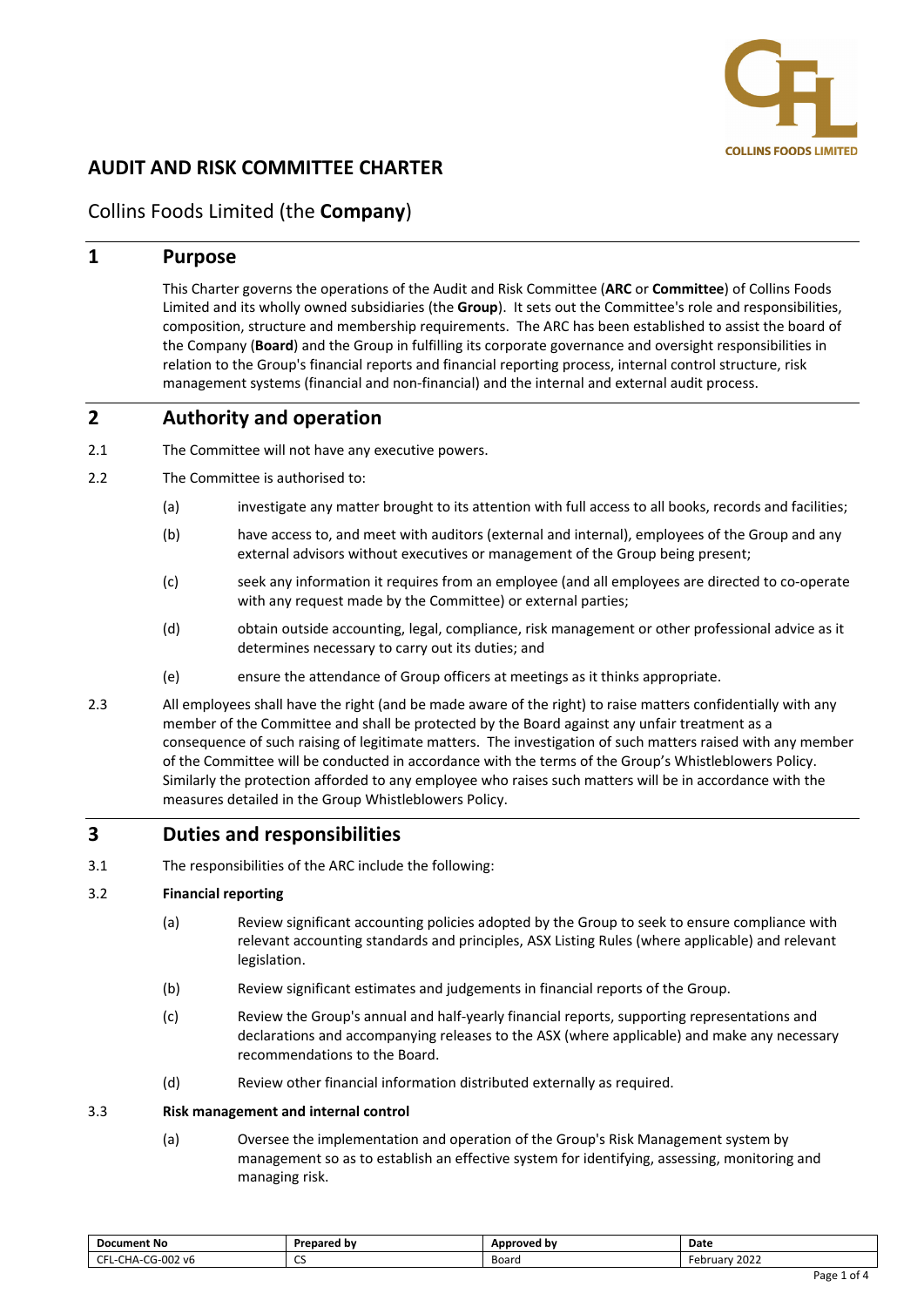- (b) Review the Group's risk profile and reports provided by management regarding key business risks and their mitigation and monitoring.
- (c) Overview the effectiveness of the Group's risk management and internal compliance and control systems.
- (d) Recommend to the Board for adoption the scope, cover and cost of the Group's insurance program.
- (e) Monitor the adequacy and effectiveness of the Group's internal control framework including administrative, operating, accounting and financial controls.
- (f) Review of legal and regulatory risks including audit, accounting, tax and financial reporting risks.

### 3.4 **External auditors**

- (a) Make recommendations to the Board on the appointment, reappointment or replacement, remuneration, monitoring of the effectiveness and independence of the external auditors and resolution of disagreements between management and the auditor regarding financial reporting.
- (b) Review with the external auditors the overall scope of the external audit, including identified risk areas and any additional agreed‐upon procedures and recommend to the Board.
- (c) Pre‐approve all audit and non‐audit services provided by the external auditors and not engage the external auditors to perform any non‐audit/assurance services that may impair or appear to impair the external auditor's judgement or independence in respect of the Group. The Committee may delegate pre‐approval authority to one of its members, who must then report to the full Committee at its next scheduled meeting.
- (d) Monitor and evaluate on a regular basis the independence of the external auditor.
- (e) Consider and approve an annual statement for inclusion in the Group's annual report as to whether the Committee is satisfied the provision of non-audit services is compatible with external auditor independence.
- (f) Provide the opportunity for the Committee to meet with the external auditor without management present at least once a year.
- (g) Review reports from external auditors to monitor management's responses and actions to correct noted deficiencies.

### 3.5 **Internal audit**

- (a) To approve the appointment (and if appropriate, the removal) of the internal auditor.
- (b) Oversee the scope of internal audit and ensure no unjustified restrictions or limitations are imposed and that resourcing is adequate.
- (c) Review internal audit plans and work programs.
- (d) Review internal audit reports and monitor management's responses and actions to correct noted deficiencies.
- (e) Review the process the Group has in place for monitoring and assessing the effectiveness of internal audit.
- (f) Provide the opportunity for the Committee to meet with internal auditors without management present at least once a year.

### 3.6 **WH&S**

- (a) Recommend to the Board an WH&S policy, which clearly states the commitments of the Group to manage WHS related matters effectively.
- (b) Monitor and review management's performance in establishing systems to provide for safe operations and for safety management in all the Company's workplaces.
- (c) Monitor and review reports on the Group's WH&S performance.

| <b>Document No</b><br>$\sim$                                         | Prepared by | Approved bv | Date<br>.                |
|----------------------------------------------------------------------|-------------|-------------|--------------------------|
| $\sim$<br>$\sim$<br>$\sim$<br>72 VG<br>∴CHA∹<br>ำ เา−UU∠ l<br>w<br>∽ | $\sim$<br>ິ | Board       | 2022<br>Februarv<br>2022 |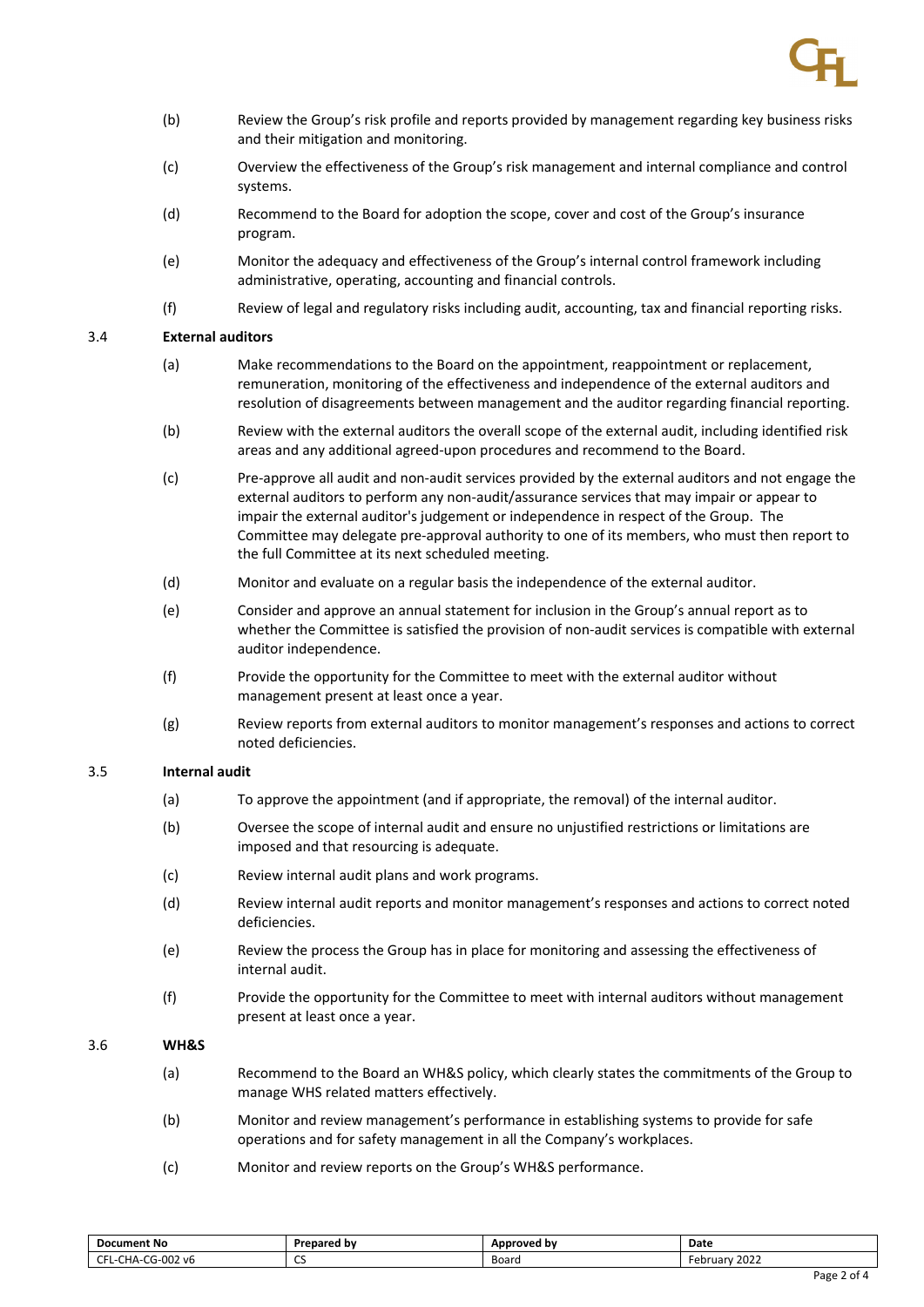

- (d) Review the processes implemented by management to achieve compliance with legal and regulatory obligations regarding occupational health and safety.
- (e) Monitor the adequacy of safety reporting systems for workplace incidents, breaches and operational incidents.

#### 3.7 **Sustainability**

- (a) Monitor the Group's strategic and operational approach to the environment, social and governance risks (ESG).
- (b) Monitor and review reports on the Group's ESG performance.

#### 3.8 **Compliance**

- (a) Monitor and review the operation and effectiveness of management's systems and processes for compliance with legal, audit, accounting, tax and financial regulatory requirements.
- (b) Review regular updates from management, the Group's legal counsel, auditors and any external parties as it thinks fit regarding audit, risk management and compliance matters.
- (c) Review any legal matters which could significantly impact the Group's compliance and risk management systems, and any significant compliance and reporting issues, including any recent internal regulatory compliance reviews and reports.
- (d) Monitor the effectiveness of compliance policies that are in place to give assurance that continuous disclosure requirements are met.
- (e) Review the findings of any examinations by regulatory agencies and oversee all liaison activities with regulators.

#### 3.9 **Other external reporting, conduct and complaints**

- (a) Review and discuss media releases, ASX announcements and any other information provided to analysts, when requested by the Board.
- (b) Ensure that policies and procedures are established and periodically reviewed, which adequately address procedures for reporting of violations and complaints and protection of whistleblowers.

#### 3.10 **Committee and Management performance**

- (a) Perform an evaluation of its performance at least annually to determine whether it is functioning effectively by reference to current best practice.
- (b) Meet in private session, without management present, at least annually to assess management's effectiveness.

### **4 Committee composition**

- 4.1 The Committee shall be members of, and appointed by, the Board. It shall be of sufficient size, independence and technical expertise to discharge its mandate effectively. The Committee shall consist of:
	- (a) at least three members;
	- (b) only non-executive Directors;
	- (c) a majority of independent Directors; and
	- (d) an independent chairperson, who shall be nominated by the Board from time to time but who shall not be the chairperson of the Board.
- 4.2 The Company's guidelines for assessing independence of Directors is set out in Appendix A of the Company's Board Charter.
- 4.3 All Committee members shall be financially literate (ie are able to read and understand financial statements). At least one member shall have accounting and/or related financial management expertise (ie is a qualified accountant or other financial professional with experience of financial and accounting matters) and some members should have an in‐depth understanding of the industries in which the Group's operates.

| <b>Document No</b>                                   | <b>Prepared by</b> | Approved by | Date<br>.                 |
|------------------------------------------------------|--------------------|-------------|---------------------------|
| 002<br>~~<br>$\sim$<br>' v6<br>′-HA∽<br>- 1<br>-- 17 | $\sim$<br>ີ        | Board       | 2022<br>February.<br>____ |